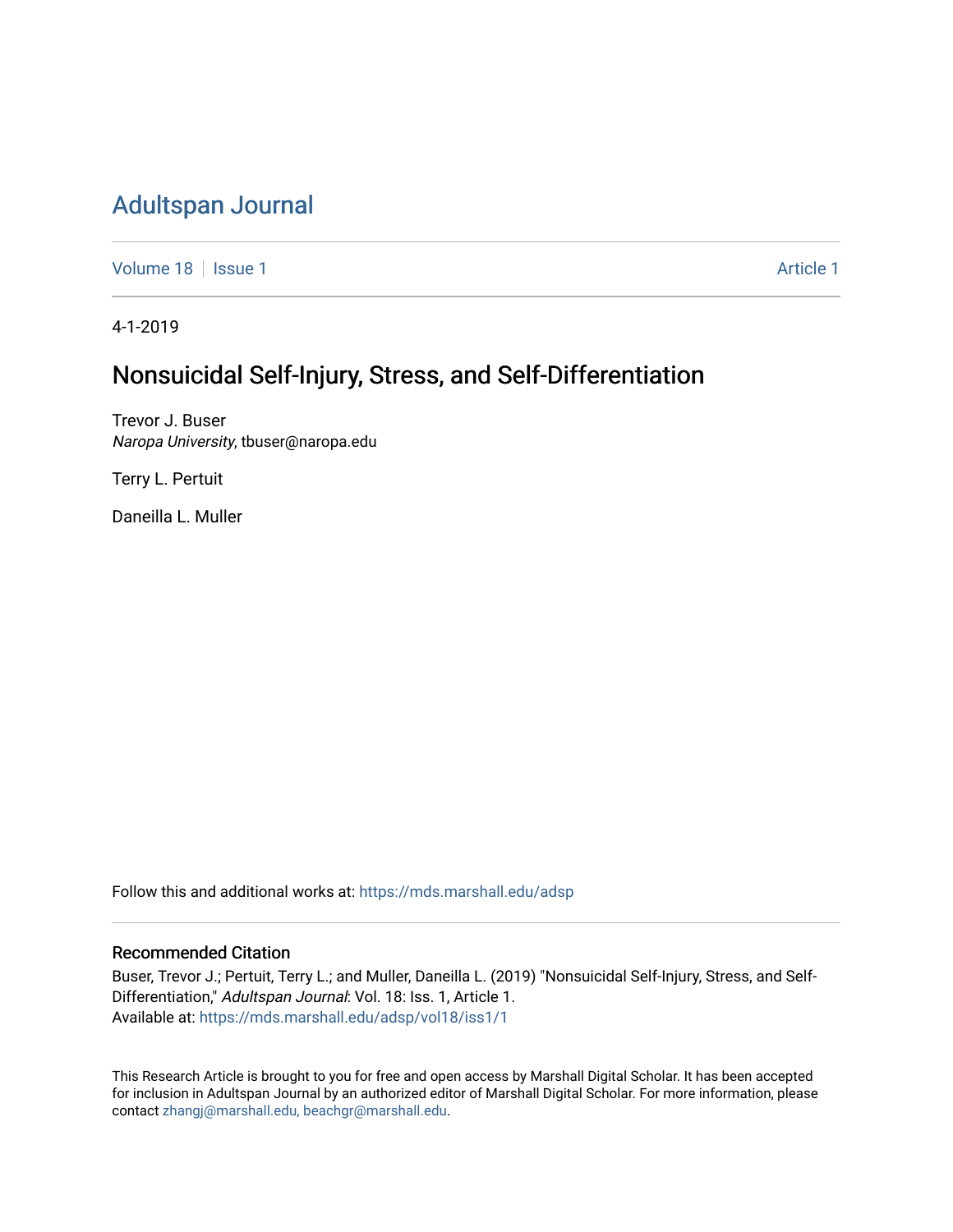. . . . . . . . . . . . . . .

# **Nonsuicidal Self-Injury, Stress, and Self-Differentiation**

**Trevor J. Buser, Terry L. Pertuit, and Daniella L. Muller**

*The authors surveyed 458 young adults and examined the relationships among stress, self-differentiation, and nonsuicidal self-injury (NSSI). They conducted multiple regression analyses to explore whether characteristics of self-differentiation (i.e., emotional reactivity and "I position") were related to NSSI after controlling for the effects of stress, as well as whether emotional reactivity and I position served as mediators in the stress–NSSI relationship. I position and emotional reactivity both contributed statistically significant variance to NSSI after accounting for stress. Moreover, both I position and emotional reactivity served as partial mediators in the stress–NSSI relationship. The authors discuss counseling and research implications.* 

*Keywords:* mental health of adults, nonsuicidal self-injury, self-differentiation, stress, young adults

A growing number of researchers have conceptualized emerging adulthood as a separate developmental stage focused on ages 18 to 25 years and characterized by exploration in major domains such as romantic relationships, work, and worldview (Arnett, 2000, 2015). Arnett (2000) described the transition from adolescence to adulthood as one of the most unique of life transitions, involving increasing independence from social roles and expectations. Although this stage can be a time of exploration and freedom, researchers also identified it as a time of increased risk for mental health issues (Schulenberg, Sameroff, & Cicchetti, 2004).

Among the mental health concerns known to be more common in emerging adulthood compared with later stages of adulthood is nonsuicidal self-injury

*Trevor J. Buser, Terry L. Pertuit, and Daniella L. Muller, Department of Graduate Education, Leadership, and Counseling, Rider University at Lawrenceville. Trevor J. Buser is now at Graduate School of Counseling and Psychology, Naropa University. Correspondence concerning this article should be addressed to Trevor J. Buser, Graduate School of Counseling and Psychology, Naropa University, 2130 Arapahoe Avenue, Boulder, CO 80302 (email: tbuser@naropa.edu).*

*© 2019 by the American Counseling Association. All rights reserved.*

. . . . . . . . . . . **4 ADULTSPAN***Journal April 2019 Vol. 18 No. 1*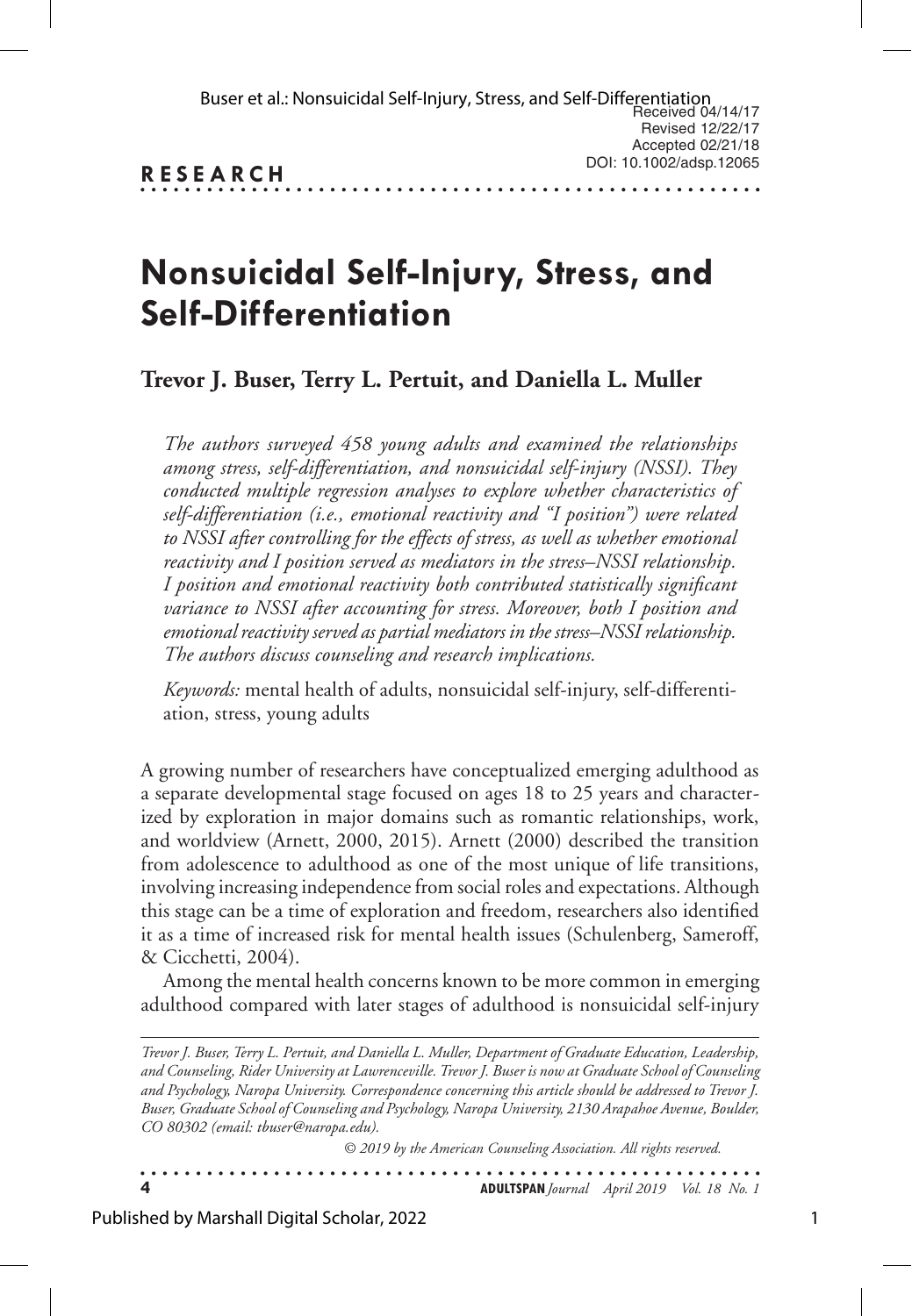(NSSI; Swannell, Martin, Page, Hasking, & St John, 2014). This behavior is identified by the *Diagnostic and Statistical Manual of Mental Disorders* (5th ed.; American Psychiatric Association, 2013) as a condition warranting further study. NSSI involves acts of self-inflicted harm that are undertaken without suicidal intent or social sanction and are characterized by mild or moderate tissue damage (American Psychiatric Association, 2013). According to research and theory in this area, stress is a salient variable in understanding the motivation and perpetuation of NSSI (Kim et al., 2015; Nock, 2009; Nock & Mendes, 2008). Stress has been defined as the "persistent state of over-arousal which reflects continuing difficulty in meeting taxing life demands" (Lovibond & Lovibond, 1995, p. 33). Individuals who perform NSSI experience increased stress and diminished ability to tolerate stress compared with those without a history of NSSI (Kim et al., 2015; Nock & Mendes, 2008). Additionally, many individuals perform NSSI as a way to manage stress (Zelkowitz, Cole, Han, & Tomarken, 2016). More research is needed, however, to understand nuances of the stress–NSSI relationship. In particular, there is a dearth of research on the pathways by which stress and NSSI are related. The current study aims to address this gap in the literature by exploring relationships among stress, NSSI, and self-differentiation.

## **SELF-DIFFERENTIATION**

Self-differentiation, as defined by Bowen (1978), is a broad construct incorporating aspects of interpersonal and intrapersonal functioning. A highly differentiated individual blends autonomy and connection in relationships, exhibits control over emotional reactions, and upholds a stable sense of self (Bowen, 1978; Kerr & Bowen, 1988; Skowron & Schmitt, 2003). In this investigation, we focused on variables from the intrapersonal domain of self-differentiation: emotional reactivity and "I position." Differentiated individuals are theorized to be low in emotional reactivity, to be able to control their emotional responses, and to avoid being overwhelmed by emotional states (Skowron & Schmitt, 2003). Additionally, differentiated individuals are high in I position, in that they adhere to personal convictions and maintain a stable sense of self amid external pressures (Skowron & Schmitt, 2003). Individuals with a strong I position embody what Bowen (1978) termed the basic self, a firm belief system that is rooted in one's own ideologies and assertions and less dependent on social approval.

We chose to examine these particular facets of self-differentiation on the basis of (a) literature suggesting a link between the intrapersonal self-differentiation domain and NSSI (Cawood & Huprich, 2011; Claes, Luyckx, & Bijttebier, 2014; Glenn, Blumenthal, Klonsky, & Hajcak; 2011; Kleiman, Ammerman, Look, Berman, & McCloskey, 2014; Lear & Pepper, 2016; Nock, Wedig, Holmberg, & Hooley, 2008) and (b) literature on the relationships between the intrapersonal self-differentiation domain and stress (Charbonneau, Mezulis,

**ADULTSPAN***Journal April 2019 Vol. 18 No. 1* **5**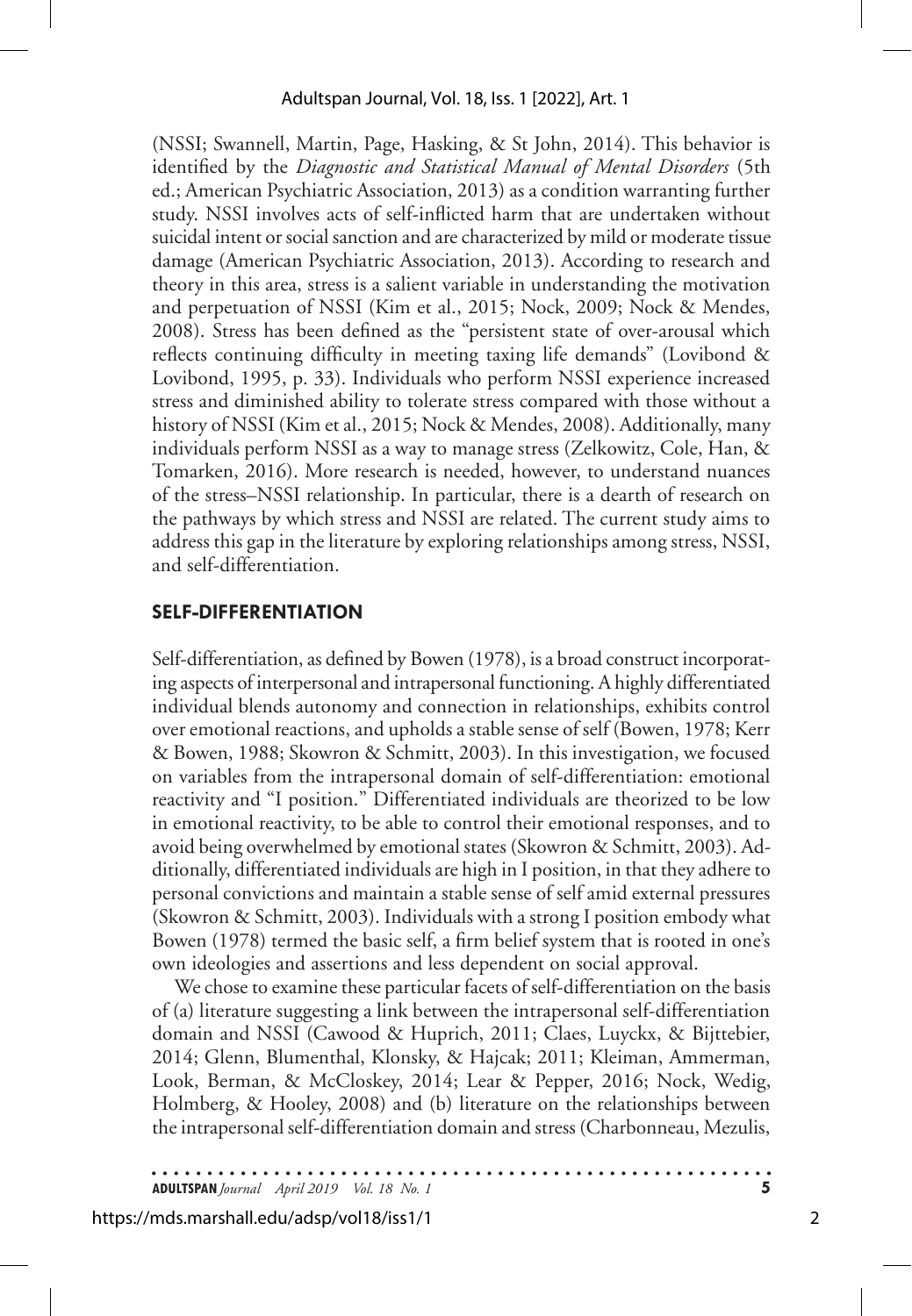& Hyde, 2009; Murdock & Gore, 2004). Regarding the former, researchers have documented a link between emotional reactivity and NSSI. For example, Glenn et al. (2011) reported that college students with NSSI history (*n* = 41) reported increased emotional reactivity compared with college students without NSSI history (*n* = 37). Similarly, Nock et al. (2008) found that individuals who engaged in NSSI showed higher levels of emotional reactivity (*n* = 56) compared with individuals without a history of NSSI (*n* = 38). Moreover, these researchers reported that emotional reactivity mediated the link between psychopathology and NSSI. In addition, Kleiman et al. (2014) reported that, among female college students ( $n = 1,175$ ), emotional reactivity mediated the relationship between depression and NSSI.

To date, no studies have examined the association between I position and NSSI, but researchers have found that NSSI stands in relationship with conceptually similar constructs. For example, Cawood and Huprich (2011) reported that, among young adults, those with a history of NSSI (*n* = 102) had reduced levels of self-esteem compared with those without a history of NSSI (*n* = 200). Previous researchers linked self-esteem to I position, reporting that increased self-esteem was associated with increased I position (Drake, Murdock, Marszalek, & Barber, 2015). In addition, authors have studied identity synthesis and self-concept clarity—constructs referring to a clear, organized, stable identity—and reported associations with NSSI (Claes et al., 2014; Lear & Pepper, 2016). For example, Lear and Pepper (2016) reported that, among participants who had engaged in NSSI (*n* = 59), increased self-concept clarity predicted lower NSSI frequency.

Numerous connections have also been drawn between stress and the intrapersonal domain of self-differentiation. In a study of 119 college students, Murdock and Gore (2004) found that participants with high levels of perceived stress and high self-differentiation reported reduced psychological distress compared with participants with high perceived stress and low self-differentiation. The intrapersonal domain of self-differentiation may be particularly relevant for stress management, as theorized by Kerr and Bowen (1988). Increased stress has been related to both increased emotional reactivity (Charbonneau et al., 2009) and constructs related to an I position, such as lower self-esteem (Claudat, White, & Warren, 2016) and higher extrinsic self-esteem (i.e., basing personal assessment on external standards; Fang & Galambos, 2015).

In sum, previous researchers have provided support for the stress–NSSI and intrapersonal differentiation–NSSI relationships. However, no study to date has directly assessed the relationship between I position and NSSI. Furthermore, researchers have not examined emotional reactivity and I position together in relation to NSSI. Given theoretical and empirical ties between self-differentiation and stress, we were interested to examine the effect of the intrapersonal domain of self-differentiation on NSSI, after controlling for stress. Finally, in view of the interrelationships of variables, we sought to investigate whether I position

**6 ADULTSPAN***Journal April 2019 Vol. 18 No. 1*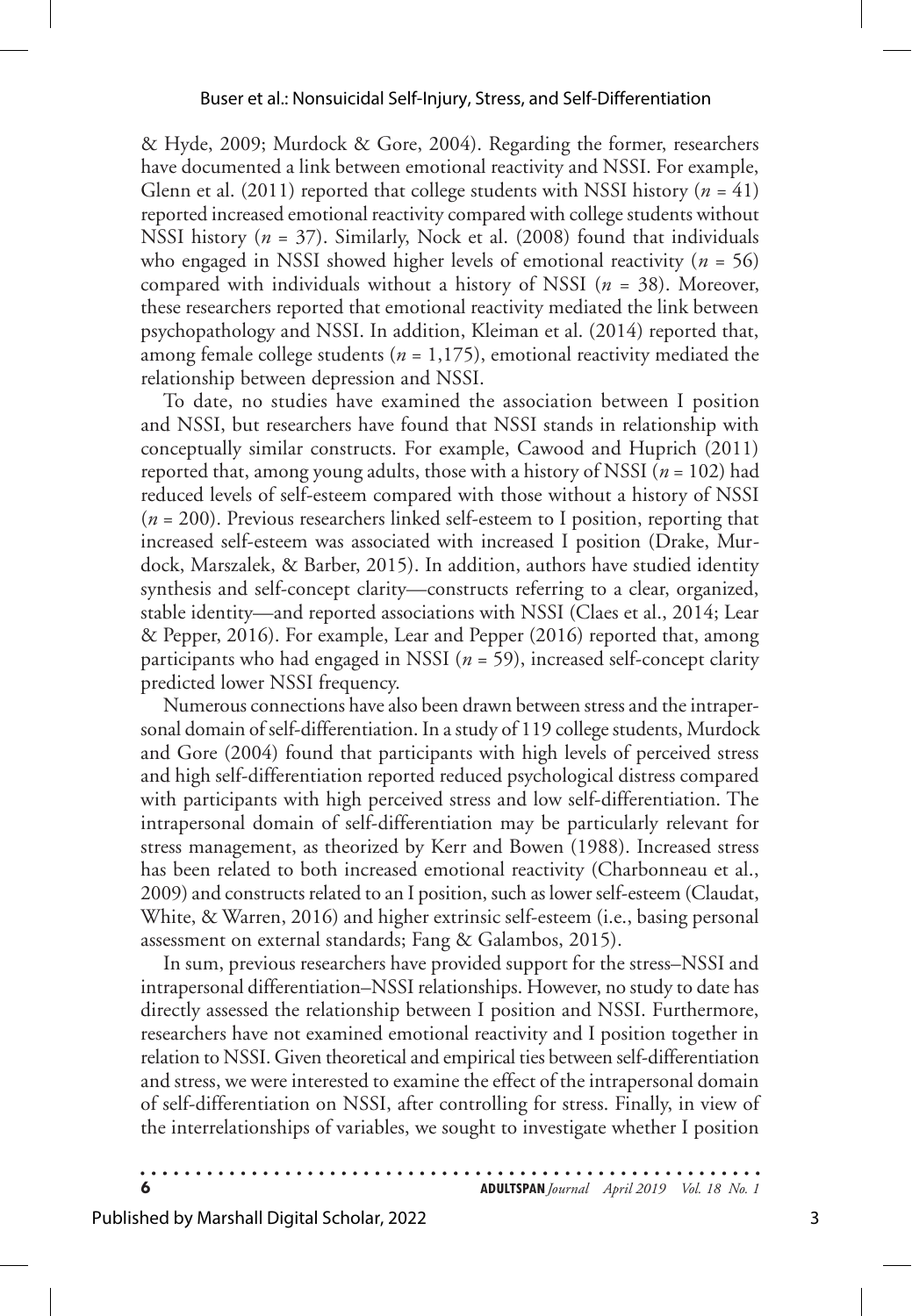and emotional reactivity served as mediators of the stress–NSSI relationship. Our research hypotheses were as follows:

*Hypothesis 1*: Stress will be positively associated with NSSI.

- *Hypothesis 2*: After controlling for stress, reduced emotional reactivity and increased I position will be associated with decreased NSSI.
- *Hypothesis 3*: I position will serve as a mediator in the association between stress and NSSI.
- *Hypothesis 4*: Emotional reactivity will serve as a mediator in the association between stress and NSSI.

## **METHOD**

## **Procedure**

We obtained institutional review board approval and emailed students ages 18 to 30 years at a private university in the northeast comprising 4,497 students. Participants were invited to click on a link, which took them to the informed consent form and survey on an SSL-encrypted SurveyMonkey site. As an incentive, individuals could enter a random drawing for a gift card.

After we removed participants who had vast amounts of missing data (i.e., answered only the informed consent form or a few items; *n* = 273), participants who failed the validity check item  $(n = 28)$ , and participants who failed the dual-responder check item (*n* = 34), a total of 458 participants remained. An inspection of missing data on the continuous variables (i.e., the Functional Assessment of Self-Mutilation [FASM; Lloyd-Richardson, Perrine, Dierker, & Kelley, 2007], the Depression Anxiety Stress Scales [DASS; Lovibond & Lovibond, 1995], and the Differentiation of Self Inventory–Revised [DSI-R; Skowron & Schmitt, 2003]) revealed a total of 0.247% missing data values. To manage missing data, we conducted a multiple imputation procedure. Authors have noted that multiple imputation is an optimal way to handle missing data (Tabachnick & Fidell, 2007). In this procedure, five different data imputations were carried out and then averaged for the final statistic reported. In line with recommendations, we also conducted statistical analyses without imputing the missing data; after finding similar results via these two calculations, our use of multiple imputation to handle missing data management was supported (Tabachnick & Fidell, 2007). Therefore, in the Results section, we report statistics from analyses using multiple imputation.

## **Participants**

The 458 study participants ranged in age from 18 to 30 ( $M = 20.8$ ,  $SD =$ 2.5), and 13 participants did not provide their age. Participants were mostly female ( $n = 339, 74.0\%$ ), with the remainder identifying as male ( $n = 117$ , 25.5%) and other (*n* = 2, 0.4%). (Some percentages do not total 100 because of

**ADULTSPAN***Journal April 2019 Vol. 18 No. 1* **7**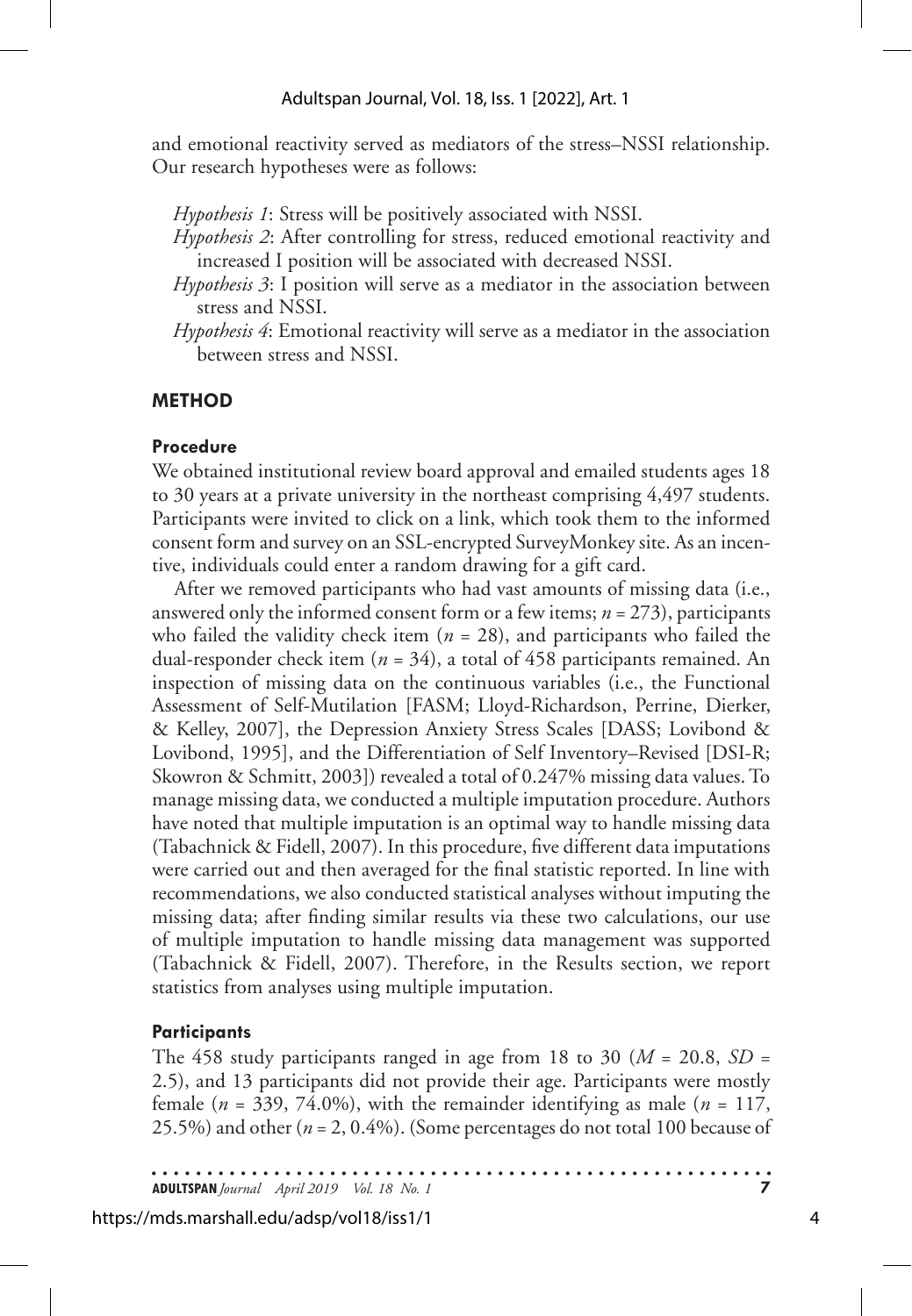rounding.) In terms of sexual identity, 400 (87.3%) identified as heterosexual, 29 (6.3%) as bisexual, 12 (2.6%) as gay, 10 (2.2%) as other, five (1.1%) as lesbian, and two declined to answer. Participants reported their racial/ethnic backgrounds as follows: Caucasian/White (*n* = 324, 70.7%), Hispanic/Latino (*n* = 39, 8.5%), African American (*n* = 34, 7.4%), Asian/Pacific Islander (*n* = 30, 6.6%), multiethnic/multiracial (*n* = 21, 4.6%), other (*n* = 8, 1.7%), and two participants chose not to answer. Most participants reported a middle-class economic background (*n* = 244, 53.3%), with the remainder reporting their background as working class ( $n = 99, 21.6\%$ ), upper middle class ( $n = 86$ , 18.8%), lower class (*n* = 22, 4.8%), and upper class (*n* = 7, 1.5%).

#### **Measures**

Participants completed a demographic questionnaire and four instruments for the purposes of the current investigation. We chose these instruments because researchers have provided support for their psychometric properties with young adult samples, as described in the following paragraphs.

To measure stress, we used the Stress subscale (14 items) of the DASS (Lovibond & Lovibond, 1995). Participants respond to items on a Likert-type scale ranging from 0 (*did not apply to me at all*) to 4 (*applied to me very much, or most of the time*). Higher scores indicate increased levels of stress in the past week, which was defined by Lovibond and Lovibond (1995) as having problems in responding successfully to external life pressures and being in a state of tension, irritation, and overarousal. The authors provided evidence for the validity and reliability of scores on the Stress subscale (Lovibond & Lovibond, 1995). In a study with a young adult sample, Bayram and Bilgel (2008) reported the reliability of scores was  $\alpha$  = .86. In our study, the reliability of scores was  $\alpha$  = .93.

To assess the intrapersonal elements of NSSI, participants completed the DSI-R (Skowron & Schmitt, 2003). I position was assessed via the I Position subscale, which contains 11 items regarding an individual's ability to maintain a secure self-identity and withstand external pressures. Higher scores indicate increased levels of I position. Emotional reactivity was assessed via the 11-item Emotional Reactivity subscale. Higher scores indicate reduced emotional reactivity. For both DSI-R subscales, participants answered items on a Likert-type scale ranging from 1 (*not at all true of me*) to 6 (*very true of me*). Total scores were averaged. Jankowski and Hooper (2012) used these subscales with a sample composed mostly of young adults and reported adequate reliability for scores on the Emotional Reactivity subscale ( $\alpha$  = .86) and the I Position subscale ( $\alpha$ = .79). Skowron and Friedlander (1998) also provided evidence for the validity and reliability of scores. In our study, reliability for I Position scores was  $\alpha$  = .80 and for emotional reactivity scores was  $\alpha$  = .89.

To assess frequency of NSSI in the past year, we used the FASM (Lloyd-Richardson et al., 2007). Participants reported engagement in 11 different methods of NSSI, such as cutting, burning, erasing, hitting, and skin scraping.

|  |  |  |  |  |  |  |  |  |  |  |  |  |  |  |  |  |  |  |  |  |  |  | <b>ADULTSPAN</b> Journal April 2019 Vol. 18 No. 1 |  |
|--|--|--|--|--|--|--|--|--|--|--|--|--|--|--|--|--|--|--|--|--|--|--|---------------------------------------------------|--|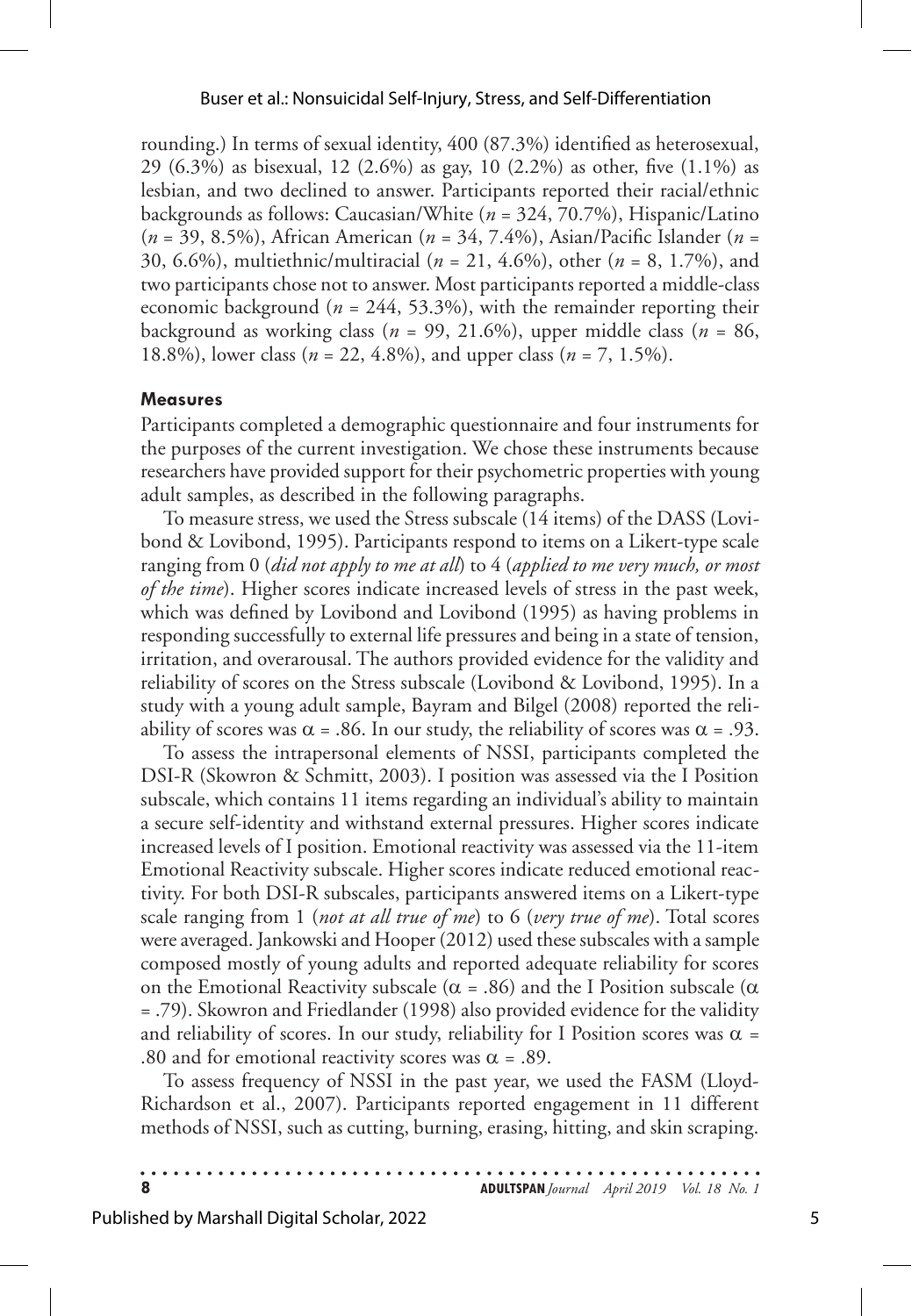On the basis of precedent, we made modifications to the FASM. In the instrument instructions, we asked participants to report only self-injurious behavior that was nonsuicidal in nature (T. J. Buser & Hackney, 2012). We also modified the response options, such that participants reported their frequency of NSSI engagement on a Likert-type scale including response options of 1 (*0 times*), 2 (*1 time*), 3 (*2–5 times*), 4 (*6–10 times*), and 5 (*11 or more times*; Yates, Tracy, & Luthar, 2008). Furthermore, in data analyses, we removed the item "picked at a wound" due to prior concerns about the normative nature of this item (Lloyd-Richardson et al., 2007; Yates et al., 2008). Evidence supporting the reliability and validity of scores was reported for the original FASM (Lloyd-Richardson et al., 2007). In using the scale with young adult samples, T. J. Buser and colleagues (T. J. Buser, Buser, & Kearney, 2012; T. J. Buser & Hackney, 2012) reported acceptable levels of reliability for scores (ranging from .64 to .79). In the current study, reliability of scores was  $\alpha = .71$ .

## **Data Analysis**

Prior to data analysis, we examined the skewness and kurtosis values of variable distributions. The values were acceptable for all variables except NSSI (Miles & Shevlin, 2001). We carried out an inverse transformation on NSSI scores, which brought skewness and kurtosis to appropriate levels (Miles & Shevlin, 2001). This transformation reversed the direction of relationships involving NSSI; for ease of interpretation, we will present results with the original direction of relationships. For all parametric statistics, the transformed variable will be used.

## **RESULTS**

The demographic categorical variables had unequal cell sizes, and we thus used nonparametric statistics to determine statistically significant relationships between these variables and NSSI scores. We used Kruskal–Wallis tests to ascertain links between NSSI and the following variables: gender identity, sexual identity, race/ethnicity, and economic class. A significant relationship emerged between sexual identity and NSSI,  $\chi^2(4, 456) = 31.02$ ,  $p = .000$ . We carried out a Pearson correlation and found that age was significantly associated with NSSI  $(r = -.16, p = .001)$ , such that younger individuals reported higher levels of NSSI. This was a small effect size (Cohen, 1992). Therefore, age and sexual identity were entered as control variables in principal analyses. See Table 1.

To test the first two research hypotheses, we carried out a hierarchical regression. First, we ascertained if we had sufficient power to carry out a regression with five predictors and an effect size of  $f^2$  = .06, which was projected due to results from related research on NSSI (J. K. Buser, Buser, & Rutt, 2017). We determined that a sample of 458 participants was adequate for Cohen's (1988) .80 benchmark for statistical power (Soper, 2017a).

**ADULTSPAN***Journal April 2019 Vol. 18 No. 1* **9**

#### https://mds.marshall.edu/adsp/vol18/iss1/1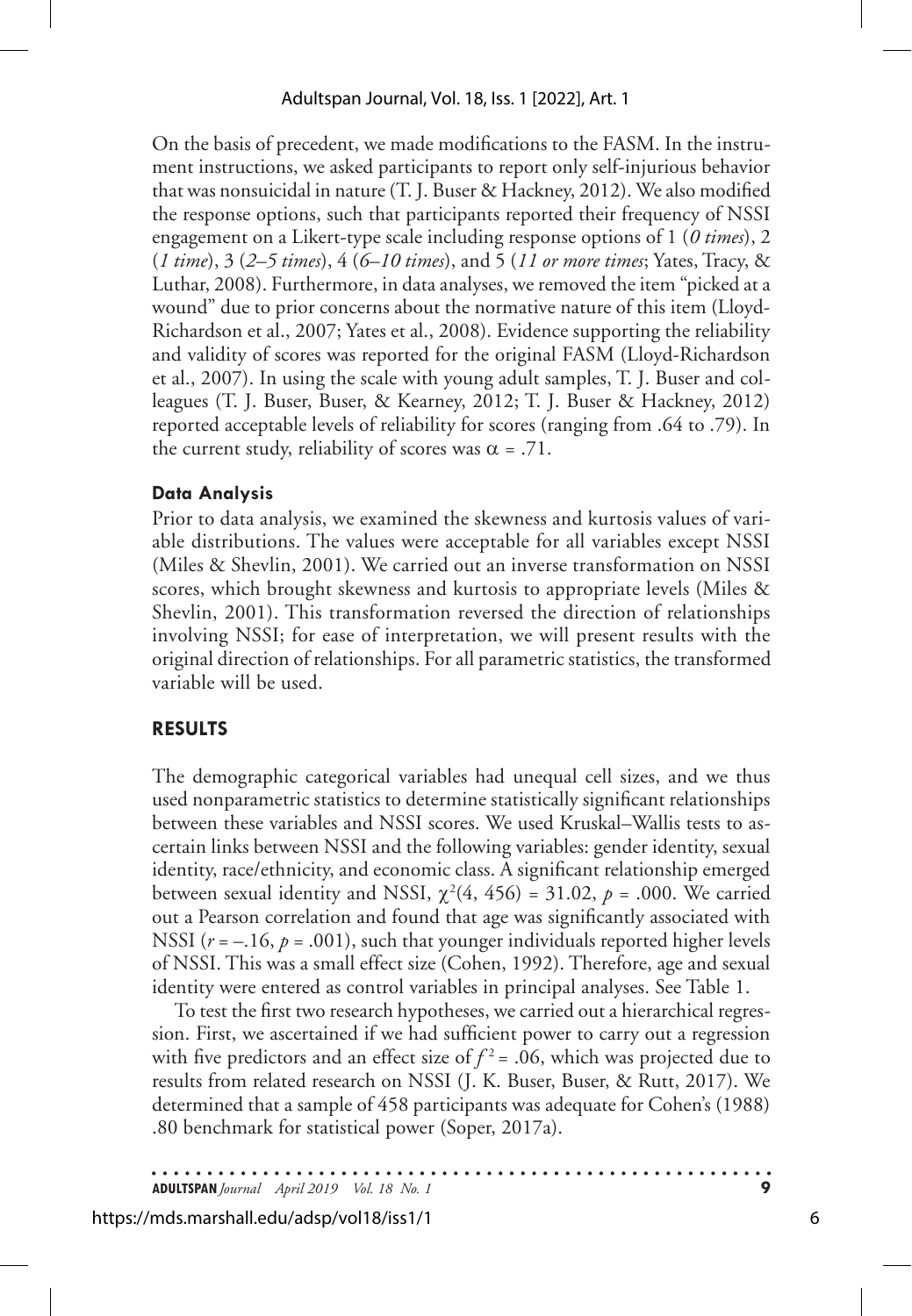#### **TABLE 1**

| Variable  | М     | <b>SD</b> | Range |         |         |         | 4 |
|-----------|-------|-----------|-------|---------|---------|---------|---|
| 1. Stress | 12.82 | 8.87      | 42.00 |         |         |         |   |
| 2. IP     | 3.90  | 0.85      | 4.91  | $-.54*$ |         |         |   |
| 3. ER     | 3.37  | 1.13      | 4.82  | $-.68*$ | $.52*$  |         |   |
| 4. NSSI   | 12.88 | 4.17      | 26.00 | $.43*$  | $-.33*$ | $-.40*$ |   |

**Means, Standard Deviations, Ranges, and Pearson Correlations**

*Note. N* = 458. The means, standard deviations, and ranges are reported using the nontransformed data; the Pearson correlations are reported using the transformed data.  $IP = I$ position; ER = emotional reactivity; NSSI = nonsuicidal self-injury.  $*p$  < .001.

In Step 1 of the regression, we entered the control variables (age and sexual identity). For the hierarchical regression, we had a total of 443 participants because of missing data on these control variables. Age and sexual identity explained 6.8% of the variance in NSSI,  $\Delta F(2, 440) = 16.11$ ,  $p = .000$ . This is a small effect of  $f^2$  = .07 (Cohen, 1992; Soper, 2017b). In Step 2, we entered stress. Stress explained an additional 14.5% of the variance in NSSI,  $\Delta F(1, 439) = 80.89$ ,  $p = .000$ , after accounting for age and sexual identity. The effect size of this finding was  $f^2 = .18$  (Soper, 2017a), which is a medium effect (Cohen, 1992). This result supported our first hypothesis. In Step 3, we entered the self-differentiation variables as a block. After accounting for age, sexual identity, and stress, I position and emotional reactivity explained 3.0% of the variance in NSSI, ∆*F*(2, 437) = 8.79, *p* = .000. This was a small effect size ( $f^2$  = .04; Cohen, 1992; Soper, 2017a). Both I position (β = -.12,  $p = .022$ ) and emotional reactivity ( $\hat{\beta} = -.17$ ,  $p = .004$ ) had statistically significant, inverse beta values, indicating that each contributed uniquely to the outcome of NSSI, after accounting for variance contributed by the other self-differentiation variable. Therefore, our second research hypothesis was supported: Increased levels of I position and decreased emotional reactivity were associated with decreased levels of NSSI, after accounting for the impact of stress. As noted above, higher scores on the Emotional Reactivity subscale indicate decreased emotional reactivity.

Pertaining to other hypotheses, we carried out regression analyses to determine if I position and emotional reactivity served as mediators in the stress–NSSI relationship. We followed the procedure described by Frazier, Tix, and Barron (2004) for establishing the conditions of mediation. Due to a total of six regression analyses required to test I position and emotional reactivity as potential mediators, we carried out a Bonferroni correction and set alpha at .008. To test the potentially mediating role of I position, we carried out the following analyses: (a) a regression in which stress was the predictor (controlling for age and sexual identity) and NSSI was the outcome, (b) a regression in which stress

**10 ADULTSPAN***Journal April 2019 Vol. 18 No. 1*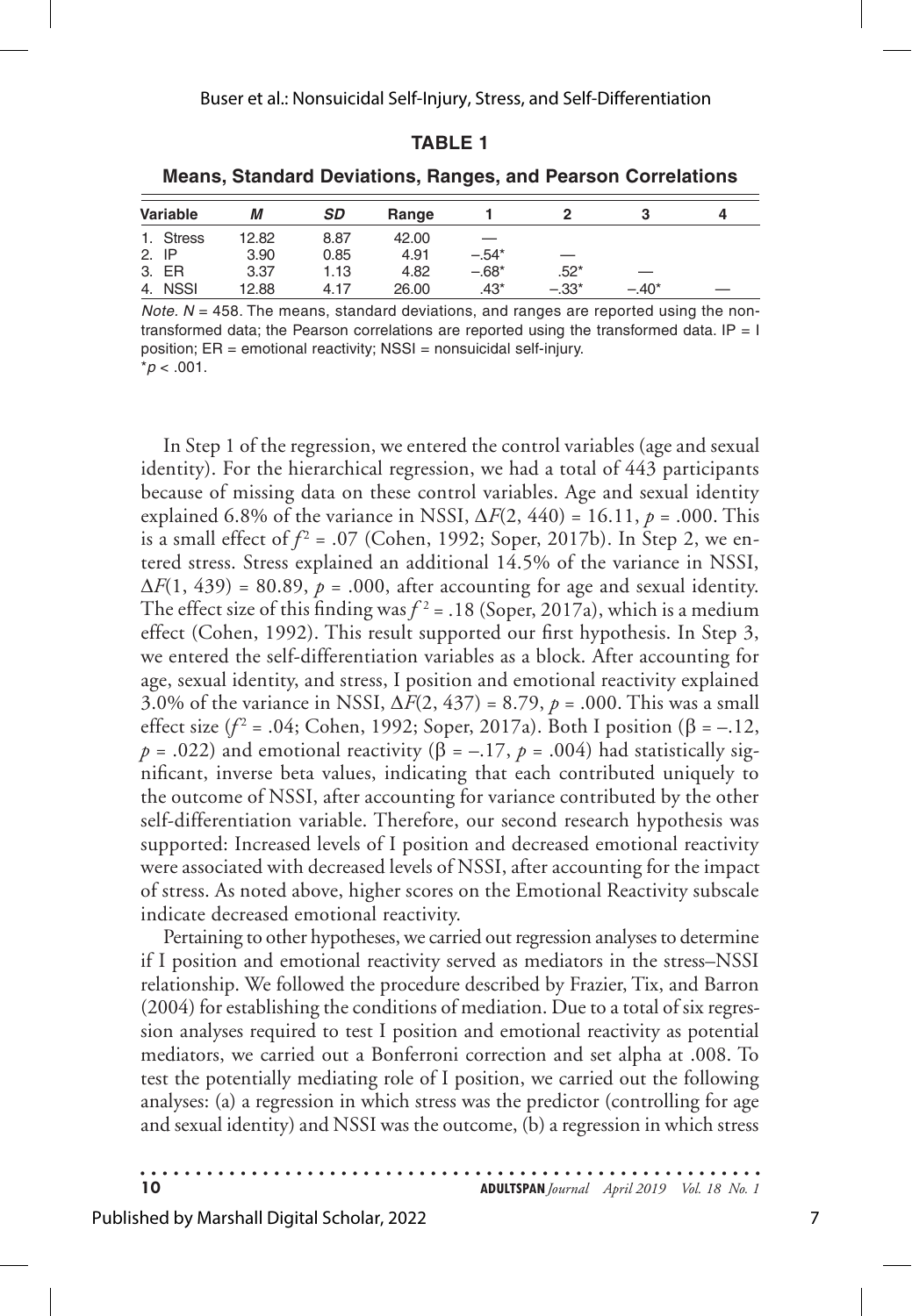was the predictor and I position was the outcome, and (c) a regression in which I position and stress were the predictors (controlling for age and sexual identity) and NSSI was the outcome. In the first regression, stress explained 14.5% of the variance in NSSI ( $B = .001$ ,  $\beta = .39$ ,  $p = .000$ ). In the second regression, stress explained 28.8% of the variance in I position ( $B = -.051$ ,  $\beta = -.54$ ,  $p =$ .000). In the third regression, I position and stress together explained 16.1% of the variance in NSSI. I position was significantly linked with NSSI after controlling for stress ( $B = -.003$ ,  $\beta = -.15$ ,  $p = .002$ ). Stress was significantly linked with NSSI after controlling for I position  $(B = .001, \beta = .30, p = .000)$ . A Sobel test (*z* = 2.92, *p* = .003) was significant (Preacher & Leonardelli, 2017), indicating that the I position partially mediated the relationship between stress and NSSI. Hypothesis 3 was supported.

To test the ability for emotional reactivity to serve as a mediator, we carried out the same analyses as described above for I position using emotional reactivity as the intervening variable. In the first regression, stress explained 14.5% of the variance in NSSI (*B* = .001, β = .39, *p* = .000). In the second regression, stress explained 45.7% of the variance in emotional reactivity (*B*  $= -.086$ ,  $\beta = -.66$ ,  $\dot{p} = .000$ ). In the third regression, emotional reactivity and stress together explained 16.7% of the variance in NSSI. Emotional reactivity was significantly linked with NSSI after controlling for stress ( $B = -0.003$ ,  $\beta =$  $-20$ ,  $p = .000$ ). Stress was significantly linked with NSSI after controlling for emotional reactivity (*B* = .001, β = .25, *p* = .000). A Sobel test (*z* = 2.97, *p* = .003) was significant (Preacher & Leonardelli, 2017), indicating that emotional reactivity partially mediated the relationship between stress and NSSI. Thus, Hypothesis 4 was supported.

## **DISCUSSION**

We examined the relationships among NSSI, stress, and Bowen's (1978) intrapersonal constructs of self-differentiation among young adults. We confirmed that stress was a significant predictor of NSSI, after controlling for age and sexual identity. These findings are consistent with previous studies on stress and NSSI (Kim et al., 2015; Nock & Mendes, 2008; Zelkowitz et al., 2016). We also explored the intrapersonal domains of self-differentiation in relation to stress and NSSI. We found that, after controlling for stress, I position and emotional reactivity were significantly associated with NSSI. Our findings aligned with results from other studies documenting a significant relationship between NSSI and emotional reactivity (Glenn et al., 2011; Nock et al., 2008) and between NSSI and constructs similar to I position (Cawood & Huprich, 2011; Lear & Pepper, 2016). These findings also extended previous results. We found that both I position and emotional reactivity are significant predictors of NSSI, after controlling for stress and relevant demographic variables. In other words,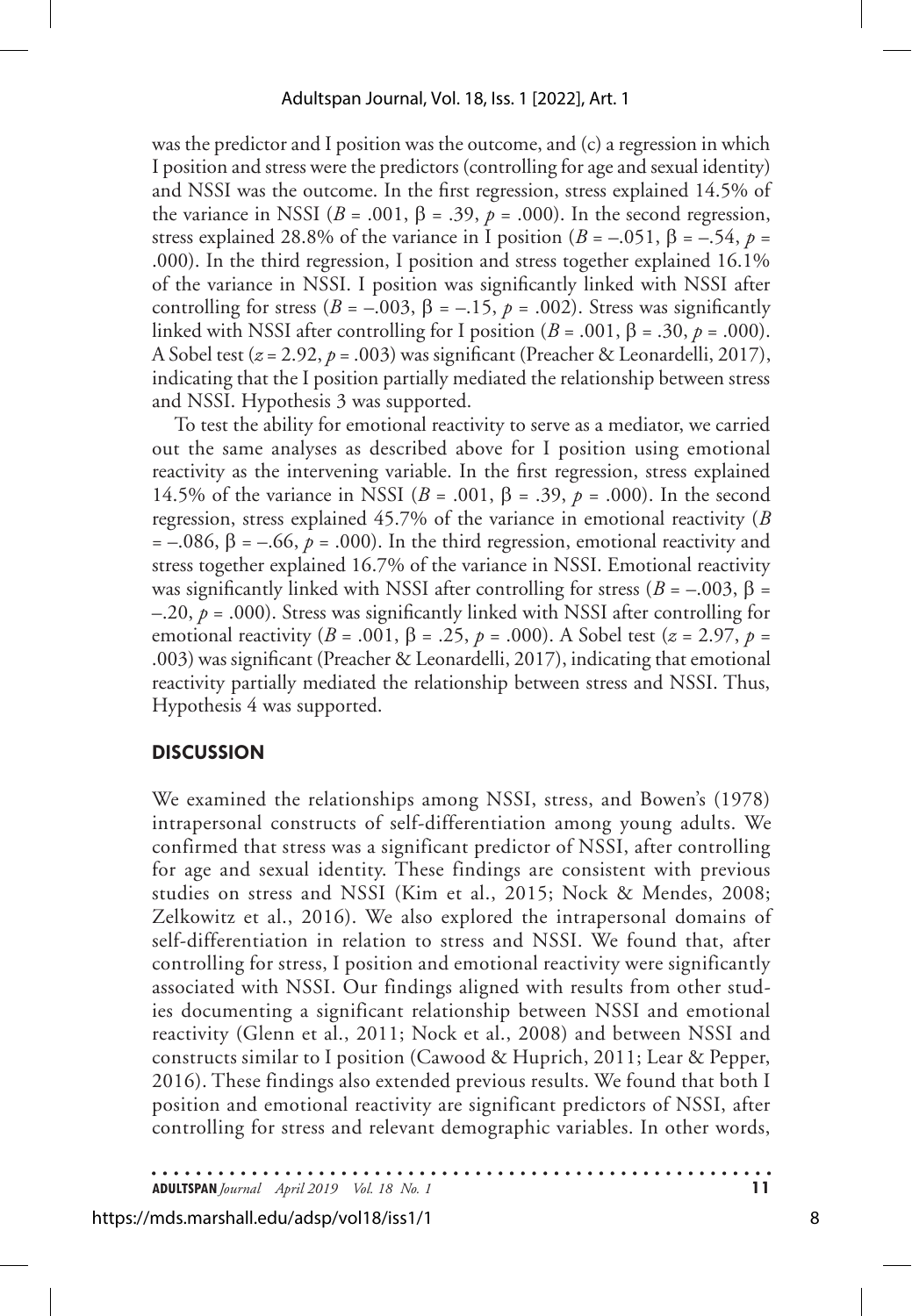a stable, secure sense of self and the ability to control emotional reactions are important factors in predicting NSSI, above and beyond the influence of stress on NSSI.

Furthermore, we examined emotional reactivity and I position as potential mediators in the stress–NSSI relationship. We found that both variables served as partial mediators in this relationship. This finding suggests, for example, that individuals with high I position are less vulnerable to engagement in NSSI, even amid stressful circumstances. It may be that engagement in NSSI contradicts the core sense of self for individuals with high I position. In related research on eating disorder symptoms, a personal value for health was identified as a factor protecting body-dissatisfied participants from engaging in binge eating, extreme dieting, or other unhealthy eating habits (J. K. Buser, Parkins, & Salazar, 2016). Additionally, authors have posited that individuals with a high I position are less vulnerable to societal expectations for body image ideals; their own stable sense of self and convictions prevent acquiescing to social mores (Schwartz, Grammas, Sutherland, Siffert, & Bush-King, 2010). However, more research is needed on the specific mechanisms (e.g., content of personal convictions) that explain reduced engagement in NSSI among individuals with high I position.

Similarly, emotional reactivity served as a partial mediator in the stress–NSSI relationship. As noted above, previous researchers had found that emotional reactivity mediated the psychopathology–NSSI relationship and the depression– NSSI relationship (Kleiman et al., 2014; Nock et al., 2008). The current finding, therefore, extended these studies, indicating that emotional reactivity also served as a pathway through which stress is associated with NSSI. In accordance with conjectures by Bowen and others (Bowen, 1978; Skowron & Schmitt, 2003), individuals with the ability to regulate their emotions appear better positioned to cope with stressful situations and avoid engagement in NSSI. It may be that the ability to control one's own emotions mitigates the need to use NSSI as a means of reducing negative affect (Zelkowitz et al., 2016). This finding may be particularly salient for individuals with a history of NSSI, given findings that such individuals often experience diminished ability to tolerate stress (Kim et al., 2015; Nock & Mendes, 2008).

## **Implications for Counseling Practice**

Given the mediating role of I position in the stress–NSSI relationship, counselors may want to pay specific attention to this variable. From the Bowenian (Bowen, 1978; Kerr & Bowen, 1988) perspective, the goal of counseling is to help clients develop differentiation by balancing autonomy and emotional connectedness with others. The counselor supports this goal by focusing on relationships rather than characteristics of presenting concerns. The process begins with the client examining emotional processes in important relational systems, including unspoken rules, decision-making processes, and societal influences. Interventions

**12 ADULTSPAN***Journal April 2019 Vol. 18 No. 1*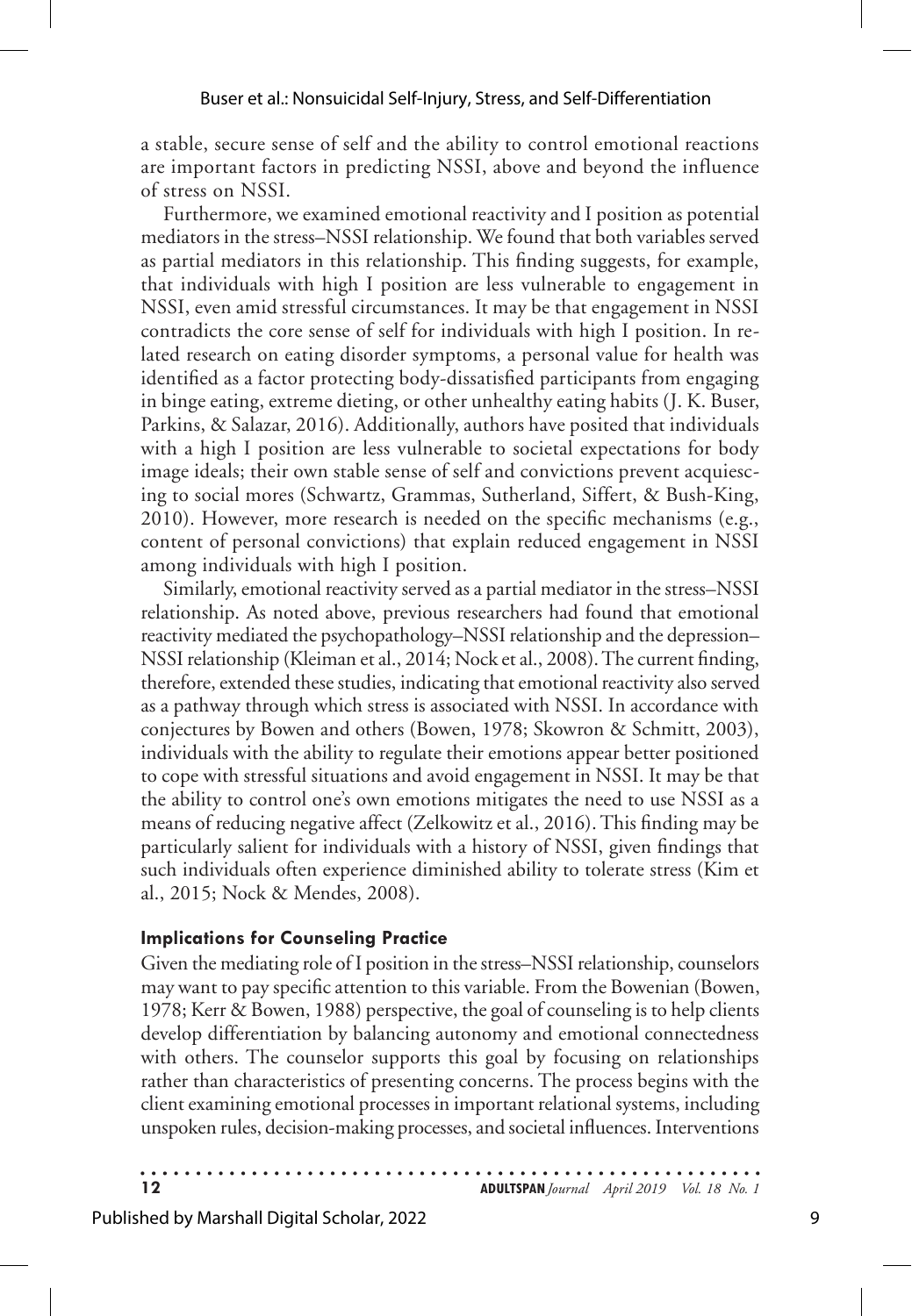should be focused on helping clients to develop a strong ability to take an I position, while simultaneously developing more authentic relationships with others. Strong I position develops when clients have a clear understanding and dedication to their sense of self (i.e., one's core beliefs and values), especially in the face of conflict with others.

Discussion of the indivisible self model of wellness (Myers & Sweeney, 2004; Myers, Willse, & Villalba, 2011) may be one concrete pathway for helping clients strengthen I position (Coleman & Mills, 2014). Composed of five interacting domains that together make up the indivisible self, the indivisible self model of wellness highlights the creative self (emotions, thoughts, work, control, humor), the coping self (leisure, realistic thoughts, managing stress, self-worth), the social self (love and friendship), the essential self (gender identity, self-care, spirituality, cultural identity), and the physical self (nutrition and exercise; Myers & Sweeney, 2004; Myers et al., 2011). Counselors could work with clients to discuss each of these domains—for example, asking clients to reflect on their beliefs about selfcare and experiences related to leisure time—and to help clients begin identifying key features of their identity and core convictions. In tandem with this self-exploration, counselors could be attuned to beliefs that may counter NSSI engagement, such as a commitment to self-care. Counselors could ask clients to expand on this belief and how it relates to reducing NSSI. Such discussions may be useful for developing I position and reducing stress-related engagement in NSSI.

Counselors may also consider a client's level of emotional reactivity, in view of the finding that this variable also partially mediated the stress–NSSI relationship. A potential way to decrease emotional reactivity involves interventions from mindfulness-based cognitive therapy (MBCT; Segal, Williams, & Teasdale, 2002). Segal et al. (2002) detailed various mindfulness practices, which guide clients to bring increased attention and a spirit of acceptance to present phenomena, such as bodily sensations and thoughts. Outcome studies are suggestive that MBCT might have a salubrious impact on emotional reactivity. For example, in a randomized controlled trial of the approach with clients who struggle with depression, Britton, Shahar, Szepsenwol, and Jacobs (2012) reported that clients in the treatment condition experienced "faster affective recovery from potent negative affect-producing stressors" (p.  $374$ ).

#### **Strengths and Limitations**

This study provided novel findings indicating that higher I position and lower emotional reactivity were related to decreased NSSI, after accounting for stress. The hierarchical regression analysis was a strength of the study, as it provided a more rigorous test of the relationship between NSSI and aspects of self-differentiation. This study also has important limitations. We did not

**ADULTSPAN***Journal April 2019 Vol. 18 No. 1* **13**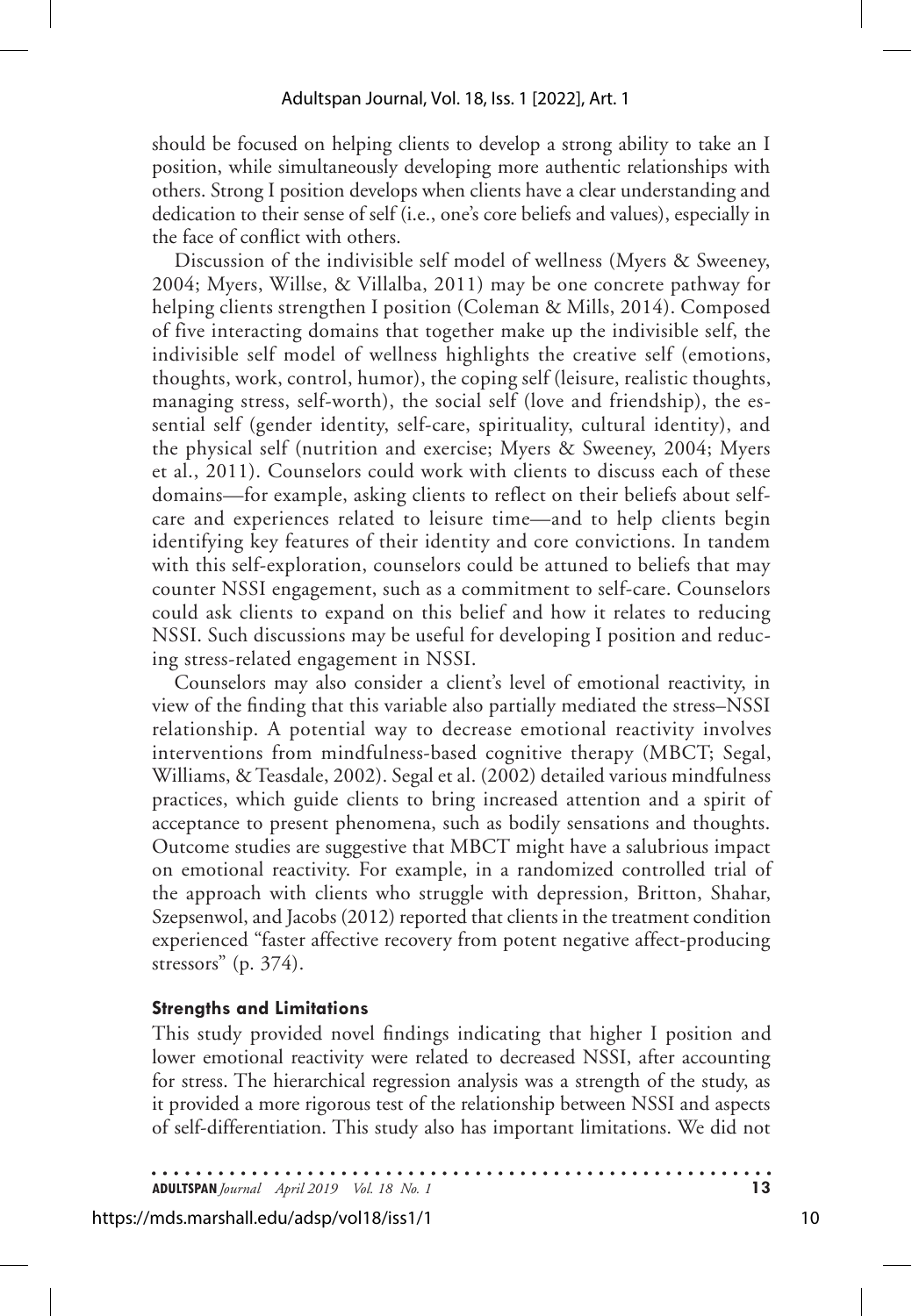## Buser et al.: Nonsuicidal Self-Injury, Stress, and Self-Differentiation

use random sampling, and results may not be generalized beyond the study population. Relatedly, our study was limited in participant diversity. As noted previously, the sample was predominantly female, heterosexual, and Caucasian. Finally, only self-report data were gathered; responses may be affected by social desirability and self-awareness deficiency.

## **Future Research**

These findings generate promising targets for future research. Replication of this study with a more diverse sample, while controlling for socially desirable responding, may address some limitations. This future line of research also carries important cultural implications; there are competing perspectives in the literature regarding whether Bowen's concept of self-differentiation is crossculturally relevant (Essandoh, 1995). More research is needed to understand if the relationship between NSSI and self-differentiation operates in similar ways across diverse cultural groups.

## **REFERENCES**

- American Psychiatric Association. (2013). *Diagnostic and statistical manual of mental disorders*  (5th ed.). Arlington, VA: Author.
- Arnett, J. J. (2000). Emerging adulthood: A theory of development from the late teens through the twenties. *American Psychologist, 55,* 469–480.
- Arnett, J. J. (2015). *Emerging adulthood: The winding road from the late teens through the twenties* (2nd ed.). New York, NY: Oxford University Press.
- Bayram, N., & Bilgel, N. (2008). The prevalence and socio-demographic correlations of depression, anxiety and stress among a group of university students. *Social Psychiatry & Psychiatric Epidemiology, 43,* 667–672. doi:10.1007/s00127-008-0345-x
- Bowen, M. (1978). *Family therapy in clinical practice*. Northvale, NJ: Jason Aronson.
- Britton, W. B., Shahar, B., Szepsenwol, O., & Jacobs, W. J. (2012). Mindfulness-based cognitive therapy improves emotional reactivity to social stress: Results from a randomized controlled trial. *Behavior Therapy, 43,* 365–380.
- Buser, J. K., Buser, T. J., & Rutt, C. C. (2017). Nonsuicidal self-injury and spiritual/religious coping. *Journal of Mental Health Counseling, 39,* 132–148.
- Buser, J. K., Parkins, R. A., & Salazar, V. (2016). Understanding women's experiences of defending against eating disorder symptoms: An interpretive phenomenological analysis. *Adultspan Journal, 15,* 82–95. doi:10.1002/adsp.12023
- Buser, T. J., Buser, J. K., & Kearney, A. (2012). Justice in the family: The moderating role of social self-efficacy in the relationship between nonsuicidal self-injury and interactional justice from parents. *The Family Journal, 20,* 147–156.
- Buser, T. J., & Hackney, H. (2012). Explanatory style as a mediator between childhood emotional abuse and nonsuicidal self-injury. *Journal of Mental Health Counseling, 34,*  154–169.
- Cawood, C. D., & Huprich, S. K. (2011). Late adolescent nonsuicidal self-injury: The roles of coping style, self-esteem, and personality pathology. *Journal of Personality Disorders, 25,* 765–781. doi:10.1521/pedi.2011.25.6.765
- Charbonneau, A. M., Mezulis, A. H., & Hyde, J. S. (2009). Stress and emotional reactivity as explanations for gender differences in adolescents' depressive symptoms. *Journal of Youth and Adolescence, 38,* 1050–1058. doi:10.1007/s10964-009-9398-8

**14 ADULTSPAN***Journal April 2019 Vol. 18 No. 1*

## Published by Marshall Digital Scholar, 2022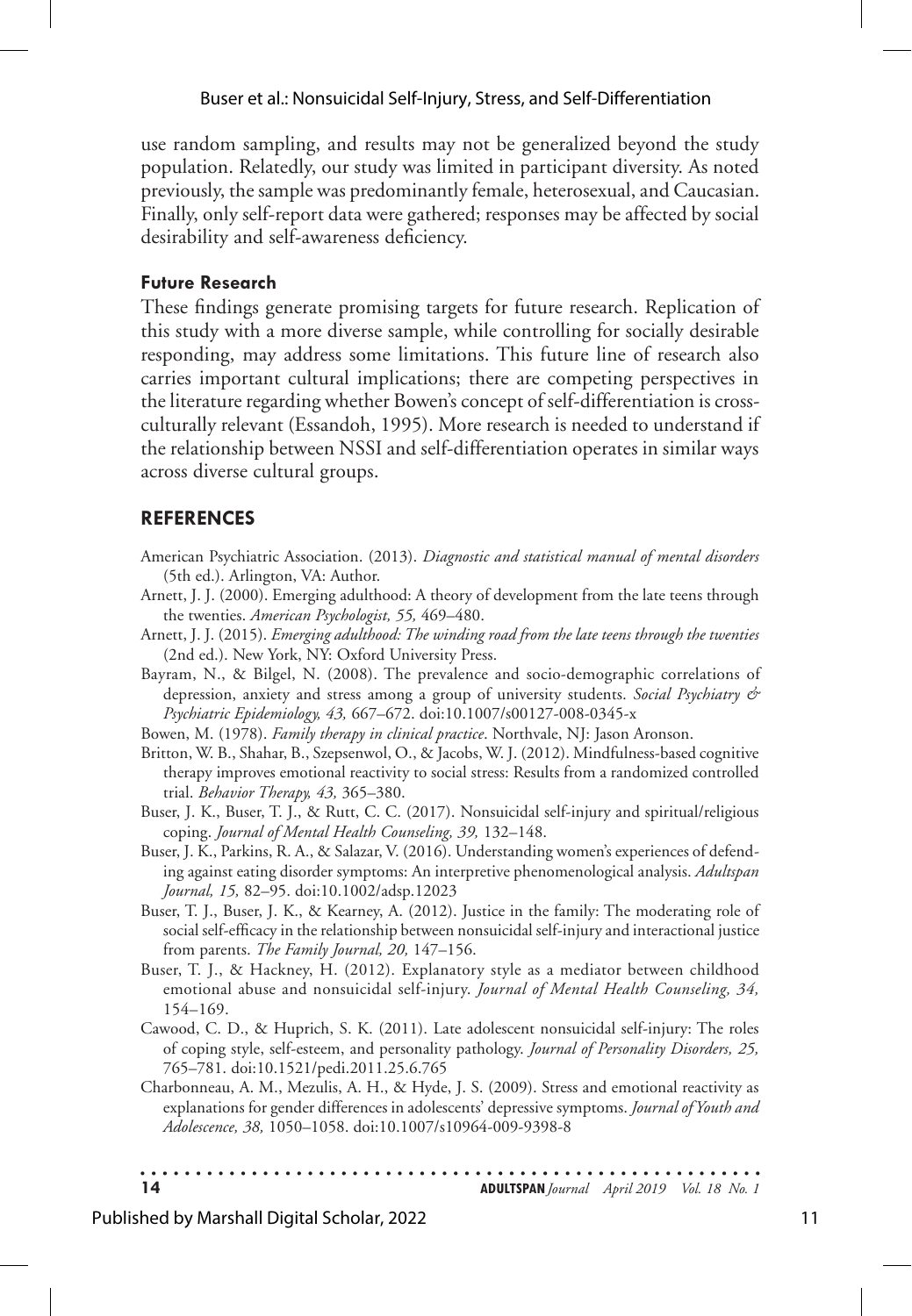#### Adultspan Journal, Vol. 18, Iss. 1 [2022], Art. 1

- Claes, L., Luyckx, K., & Bijttebier, P. (2014). Nonsuicidal self-injury in adolescents: Prevalence and associations with identity formation above and beyond depression*. Personality and Individual Differences, 61–62,* 101–104. doi:10.1016/j.paid.2013.12.019
- Claudat, K., White, E. K., & Warren, C. S. (2016). Acculturative stress, self-esteem, and eating pathology in Latina and Asian American female college students. *Journal of Clinical Psychology, 72,* 88–100. doi:10.1002/jclp.22234
- Cohen, J. (1988). *Statistical power analysis for the behavioral sciences* (2nd ed.). Hillsdale, NJ: Erlbaum.
- Cohen, J. (1992). A power primer. *Psychological Bulletin, 112,* 155–159. doi:10.1037/0033- 2909.112.1.155
- Coleman, K., & Mills, B. (2014). *14 week group counselling proposal for increasing self-esteem in adolescent females.* Retrieved from ERIC database. (ED548110)
- Drake, J. R., Murdock, N. L., Marszalek, J. M., & Barber, C. E. (2015). Differentiation of Self Inventory–Short Form: Development and preliminary validation. *Contemporary Family Therapy: An International Journal, 37,* 101–112. doi:10.1007/s10591-015-9329-7
- Essandoh, P. K. (1995). Counseling issues with African college students in U.S. colleges and universities. *The Counseling Psychologist, 23,* 348–360. doi:10.1177/0011000095232009
- Fang, S., & Galambos, N. L. (2015). Bottom dogs on campus: How subjective age and extrinsic self-esteem relate to affect and stress in first semester of university. *Journal of Youth Studies, 18,* 537–552. doi:10.1080/13676261.2014.992308
- Frazier, P. A., Tix, A. P., & Barron, K. E. (2004). Testing moderator and mediator effects in counseling psychology research. *Journal of Counseling Psychology, 51,* 115–134. doi:10.1037/0022-0167.51.1.115
- Glenn, C. R., Blumenthal, T. D., Klonsky, E. D., & Hajcak, G. (2011). Emotional reactivity in nonsuicidal self-injury: Divergence between self-report and startle measures. *International Journal of Psychophysiology, 80,* 166–170. doi:10.1016/j.ijpsycho.2011.02.016
- Jankowski, P. J., & Hooper, L. M. (2012). Differentiation of self: A validation study of the Bowen theory construct. *Couple and Family Psychology: Research and Practice, 1,* 226–243. doi:10.1037/a0027469
- Kerr, M. E., & Bowen, M. (1988). *Family evaluation: An approach based on Bowen theory*. New York, NY: Norton.
- Kim, K. L., Cushman, G. K., Weissman, A. B., Puzia, M. E., Wegbreit, E., Tone, E. B., . . . Dickstein, D. P. (2015). Behavioral and emotional responses to interpersonal stress: A comparison of adolescents engaged in non-suicidal self-injury to adolescent suicide attempters. *Psychiatry Research, 228,* 899–906. doi:10.1016/j.psychres.2015.05.001
- Kleiman, E. M., Ammerman, B., Look, A. E., Berman, M. E., & McCloskey, M. S. (2014). The role of emotion reactivity and gender in the relationship between psychopathology and self-injurious behavior. *Personality and Individual Differences, 69,* 150–155. doi:10.1016/j.paid.2014.05.021
- Lear, M. K., & Pepper, C. M. (2016). Self-concept clarity and emotional dysregulation in nonsuicidal self-injury. *Journal of Personality Disorders, 30,* 813–827. doi:10.1521/ pedi\_2015\_29\_232
- Lloyd-Richardson, E., Perrine, N., Dierker, L., & Kelley, M. (2007). Characteristics and functions of non-suicidal self-injury in a community sample of adolescents. *Psychological Medicine, 37,* 1183–1192. doi:10.1017/s003329170700027x
- Lovibond, S. H., & Lovibond, P. F. (1995). *Manual for the Depression Anxiety Stress Scales*. Sydney, New South Wales, Australia: Psychology Foundation.

Miles, J., & Shevlin, M. (2001). *Applying regression and correlation*. London, England: Sage.

Murdock, N. L., & Gore, P. A. (2004). Stress, coping, and differentiation of self: A test of Bowen theory. *Contemporary Family Therapy, 26,* 319–335.

Myers, J. E., & Sweeney, T. J. (2004). The indivisible self: An evidence-based model of wellness. *Journal of Individual Psychology, 60,* 234–245.

**ADULTSPAN***Journal April 2019 Vol. 18 No. 1* **15**

https://mds.marshall.edu/adsp/vol18/iss1/1